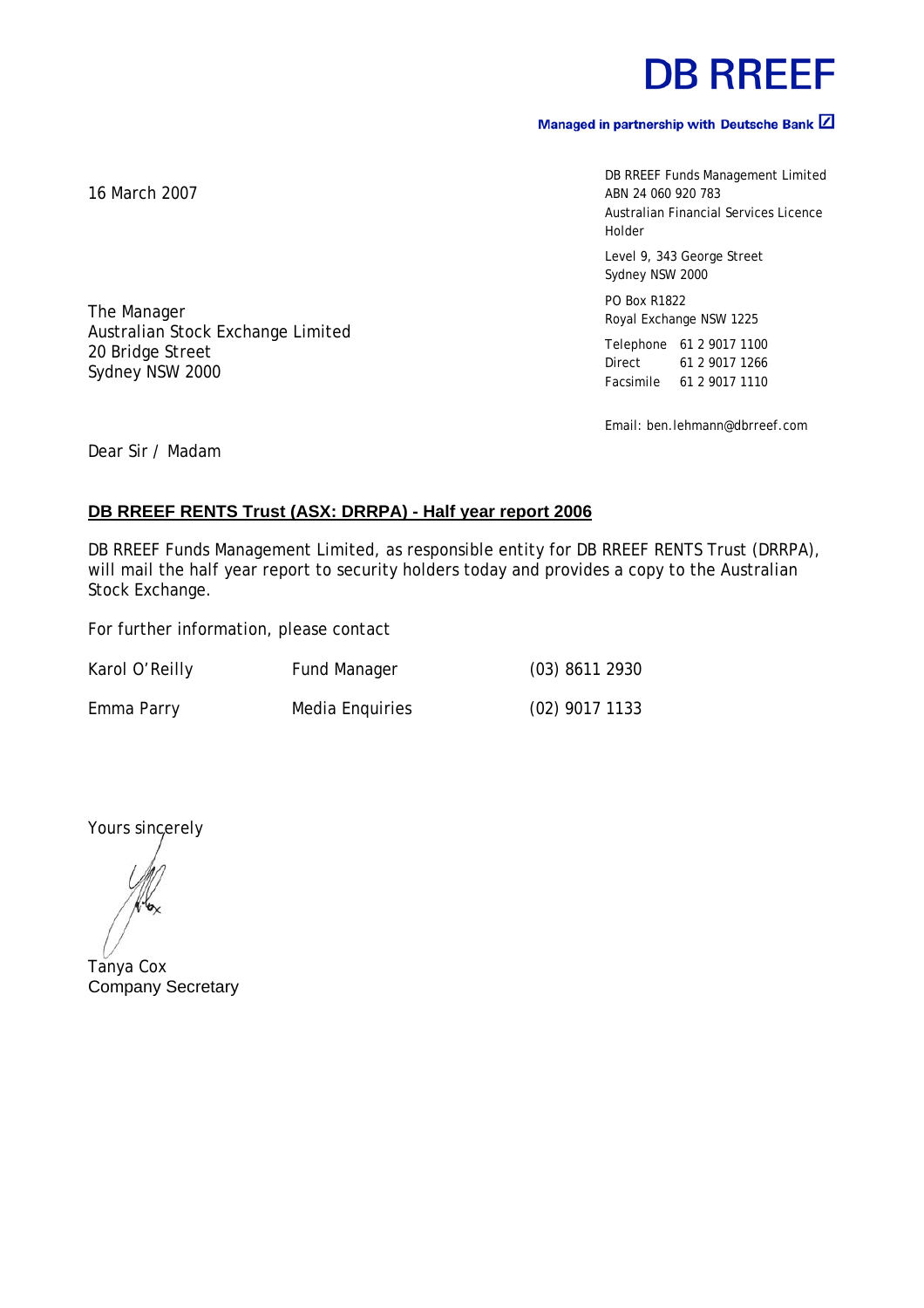## investor information

#### investor enquiries or obtaining information

If you have any questions on your security holding or wish to obtain further information regarding RENTS, please contact Link Market Services Limited.

Alternatively, you can update your account details via the RENTS website at www.dbrreef.com/rents and selecting the unit registry on the left hand side menu bar.

#### distributions

The RENTS distribution rate will be set on the first business day of each quarter. The distribution payments will be made no later than 11 business days after each quarter end, see table below.

| Quarter | <b>ASX</b> | Ex dist | date                                                                                                   | Record Payment |
|---------|------------|---------|--------------------------------------------------------------------------------------------------------|----------------|
| end     | Announce   | date    |                                                                                                        | date           |
|         |            |         | 31 Mar 07 21 Mar 07 26 Mar 07 30 Mar 07 18 Apr 07<br>30 Jun 07 20 Jun 07 25 Jun 07 29 Jun 07 16 Jul 07 |                |

RENTS distributions will only be paid into your nominated Australian bank, building society or credit union account.

#### annual taxation statements

After the end of each financial year you will receive a tax statement. This statement summarises the distributions paid to you during the year and includes information required to complete your tax return.

#### complaints handling

DB RREEF Funds Management Limited is a member of the Financial Industry Complaints Service Limited (FICS), an independent dispute resolution service which may be contacted at:

Financial Industry Complaints Service Limited PO Box 579, Collins Street West Melbourne VIC 8007

Phone: 1300 780 808 Email: fics@fics.asn.au

## contact

#### responsible entity

DB RREEF Funds Management Limited ABN 24 060 920 783

#### registered office

Level 9, 343 George Street Sydney NSW 2000

PO Box R1822 Royal Exchange Sydney NSW 1225 Phone: +61 2 9017 1100 Fax: +61 2 9017 1101

#### security registry

Link Market Services Limited Level 12, 680 George Street Sydney NSW 2000

Locked Bag A14 Sydney South NSW 1235

Phone: +61 2 8280 7126 Freecall: 1800 819 675 Fax: +61 2 9287 0303 Email: registrars@linkmarketservices.com.au Website: www.linkmarketservices.com.au

#### stock exchange listing

DB RREEF RENTS Trust, ARSN 112 705 852 is listed on the ASX. ASX ticker code: DRRPA

## DB RRFFF RENTS Trust half year report 2006







Managed in partnership with Deutsche Bank Z